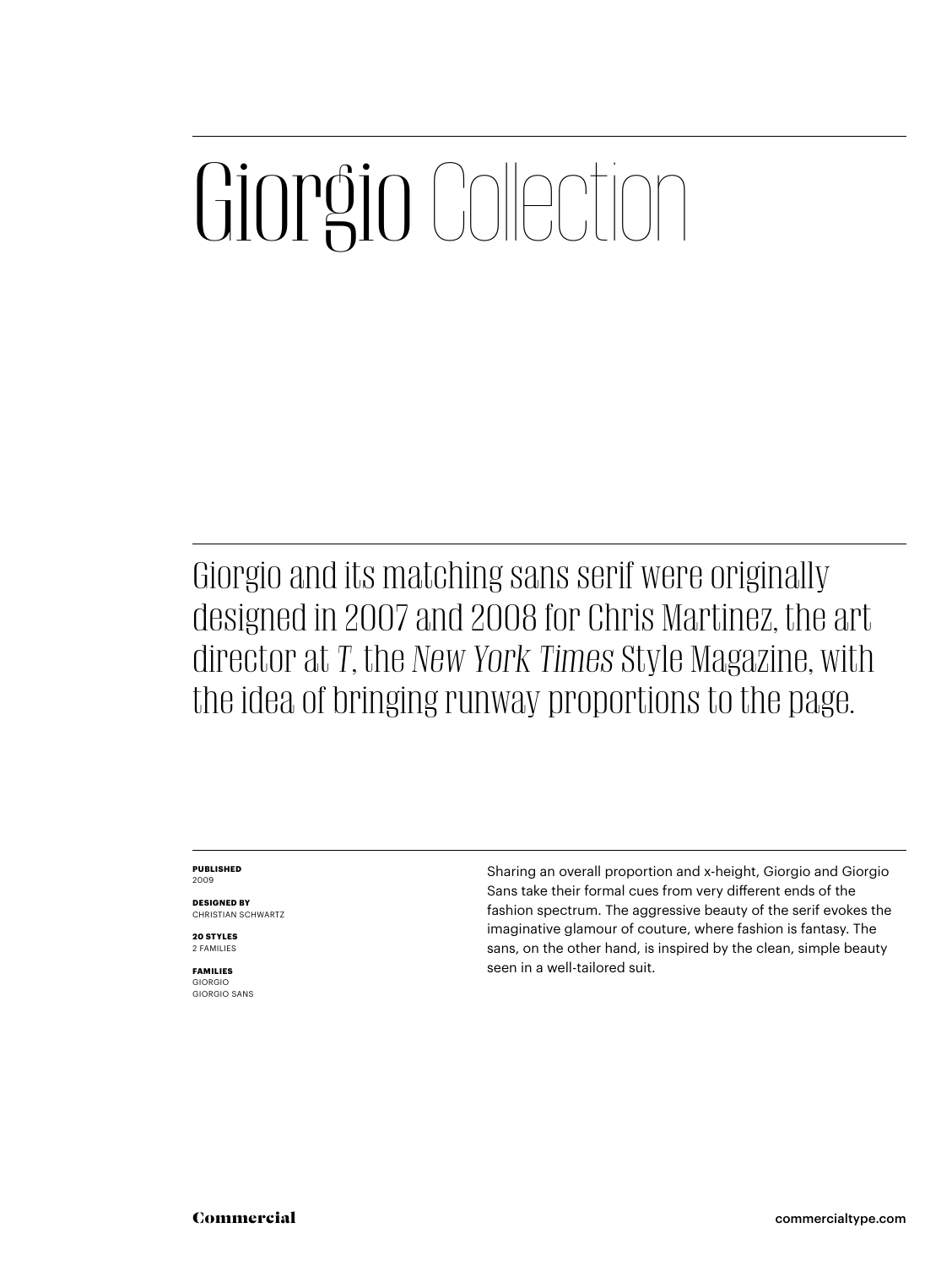# $\overline{\mathsf{C}}$

Inspired by the tall skinny proportions of the catwalk and the graphic style of the 1920s and 1930s, Giorgio was originally designed for *T*, the *New York Times* Style Magazine, and provided a unique typographic personality for a year's worth of cutting-edge fashion.

#### **PUBLISHED** 2009

**DESIGNED BY** CHRISTIAN SCHWARTZ

**8 STYLES** 1 WEIGHT, 4 OPTICAL SIZES W/ ITALICS

**FEATURES** PROPORTIONAL LINING FIGURES FRACTIONS

Giorgio has been drawn in 4 optical sizes, to avoid the compromises demanded by its extreme contrast between thick and thin. With a single optical size, it would have been necessary to reduce the contrast or limit its use to above 150 point. The wide variety of alternate characters make Giorgio an inspired choice both for headlines and logotypes.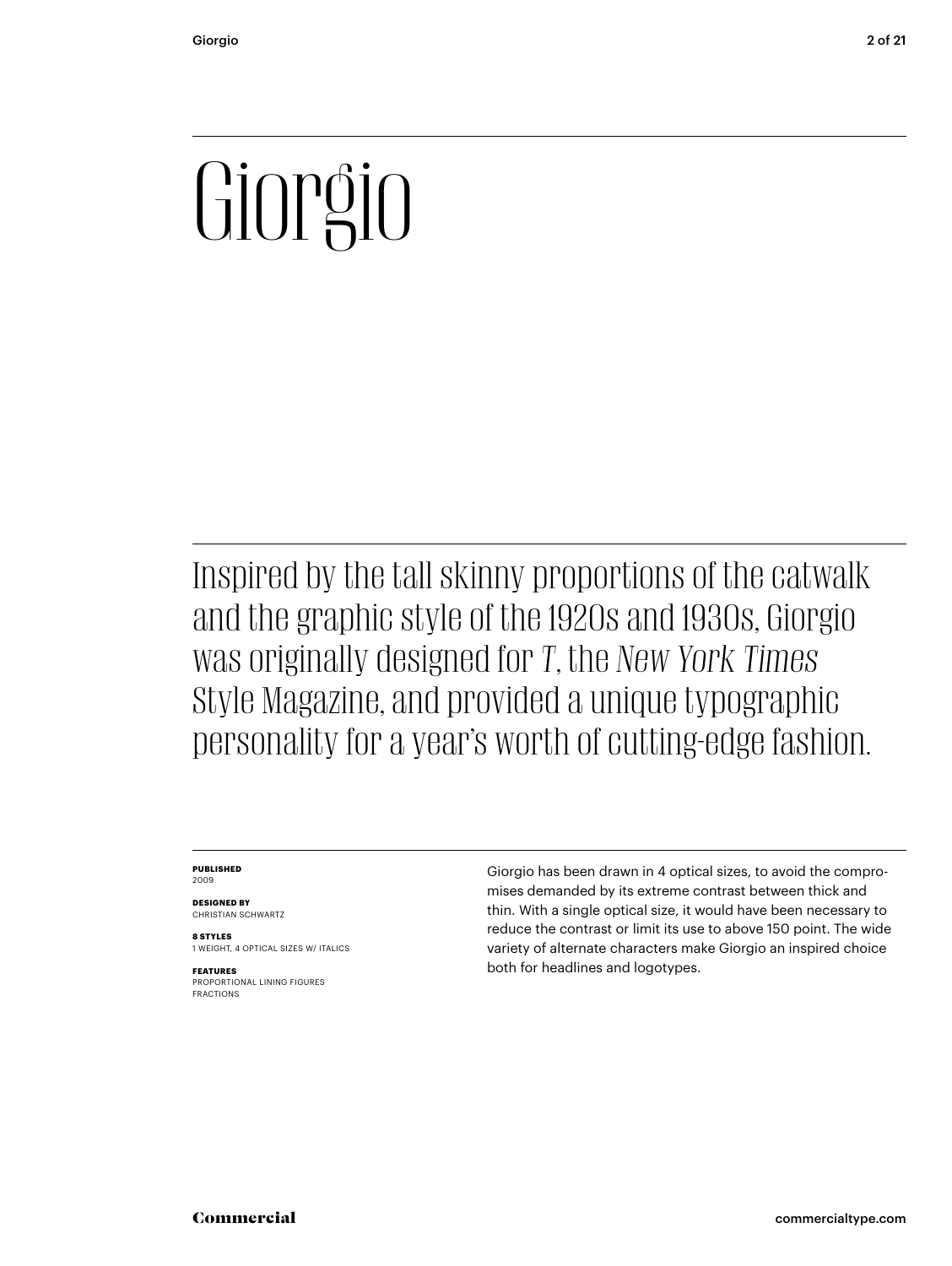SMALL, 24 PT

SMALL, 48 PT

MEDIUM, 48 PT

MEDIUM, 72 PT

LARGE, 72 PT

LARGE, 90 PT

XLARGE, 90 PT

XLARGE, 132 PT +

Elsa Schiaparelli

Moments choisis des histoire(s) du cinéma

Les Pennes-Mirabeau

Michelangelo Antonioni

Characteristics

Himst Lubitsch Ernst Lubitsch Commercialtype<br>Commercialtype<br>Commercialtype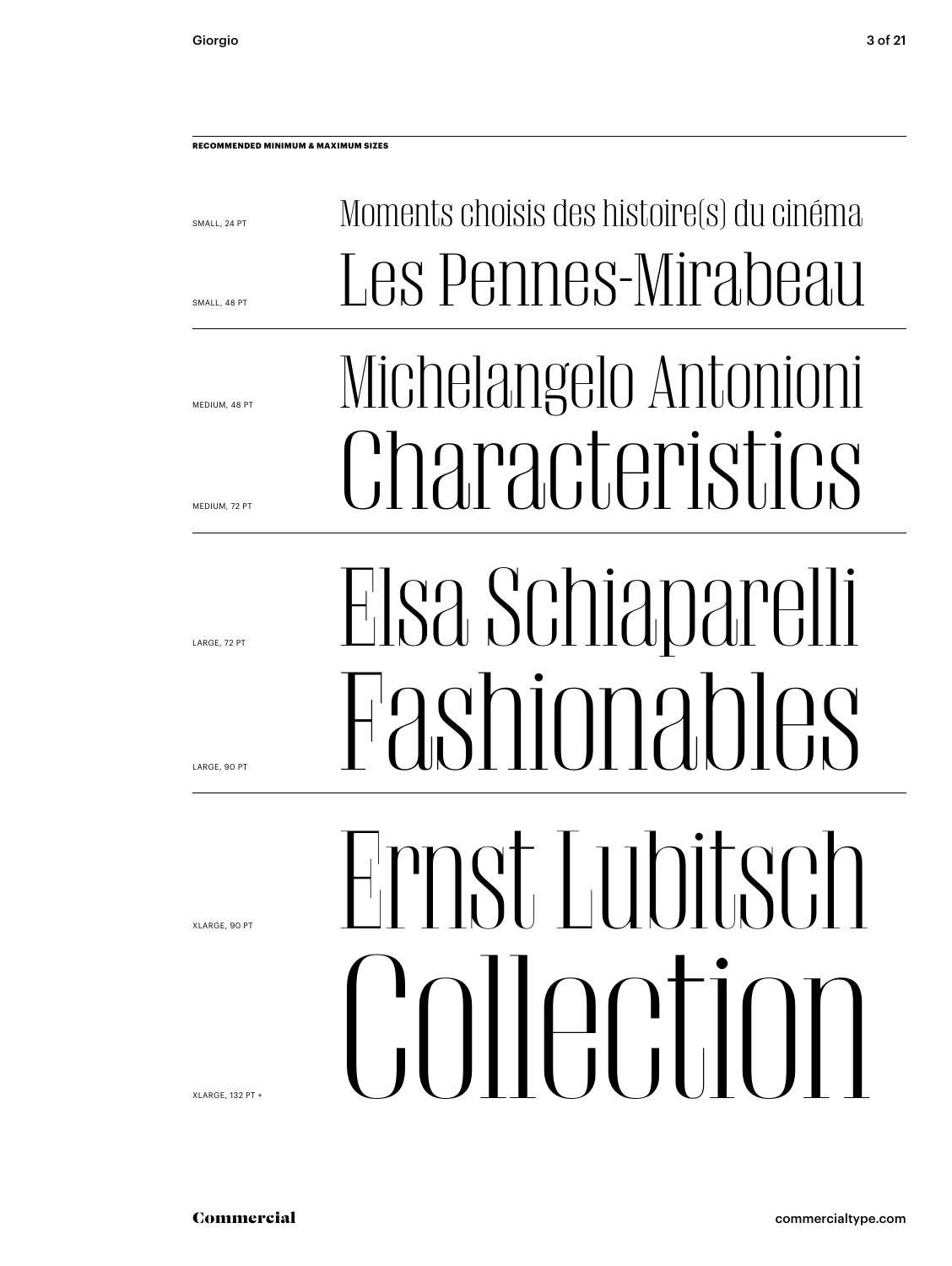## $\prod_{i=1}^{n}$ TONN GIORGIO XLARGE REGULAR, 160 PT [ALTERNATE n, h]

## OIORGIO XLARGE REGULAR, 160 PT [ALTERNATE n, h] *SHANGHAI Créateurs*

GIORGIO XLARGE ITALIC, 160 PT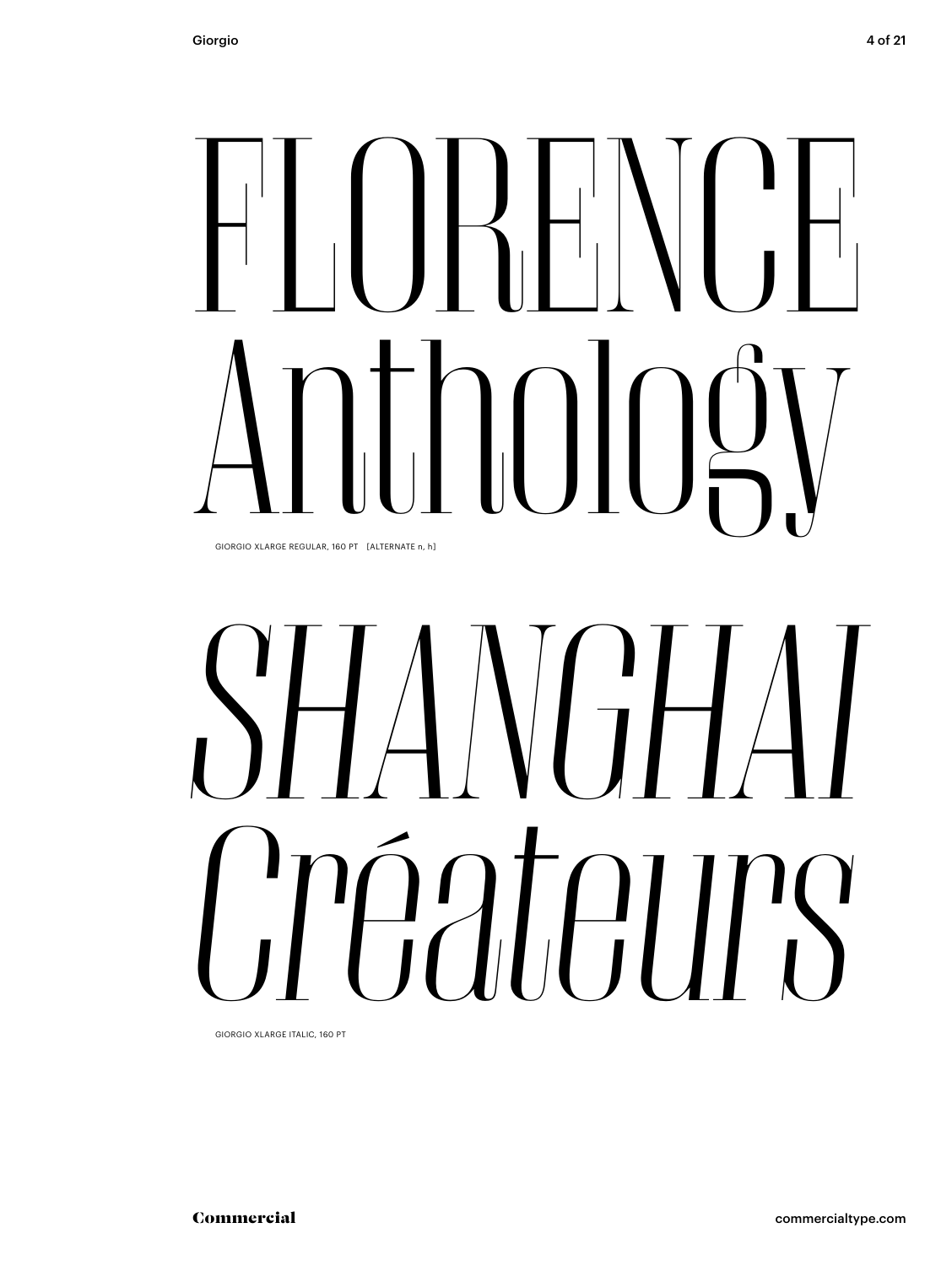### $H_1$  $\left\{ \right. \right\}$ KOMERČNÍ GIORGIO XLARGE REGULAR, 160 PT [ALTERNATE k]

# OORGIO XLARGE REGULAR, 160 PT LALTERNATE KJ *PORTUGAL Originated*

GIORGIO XLARGE ITALIC, 160 PT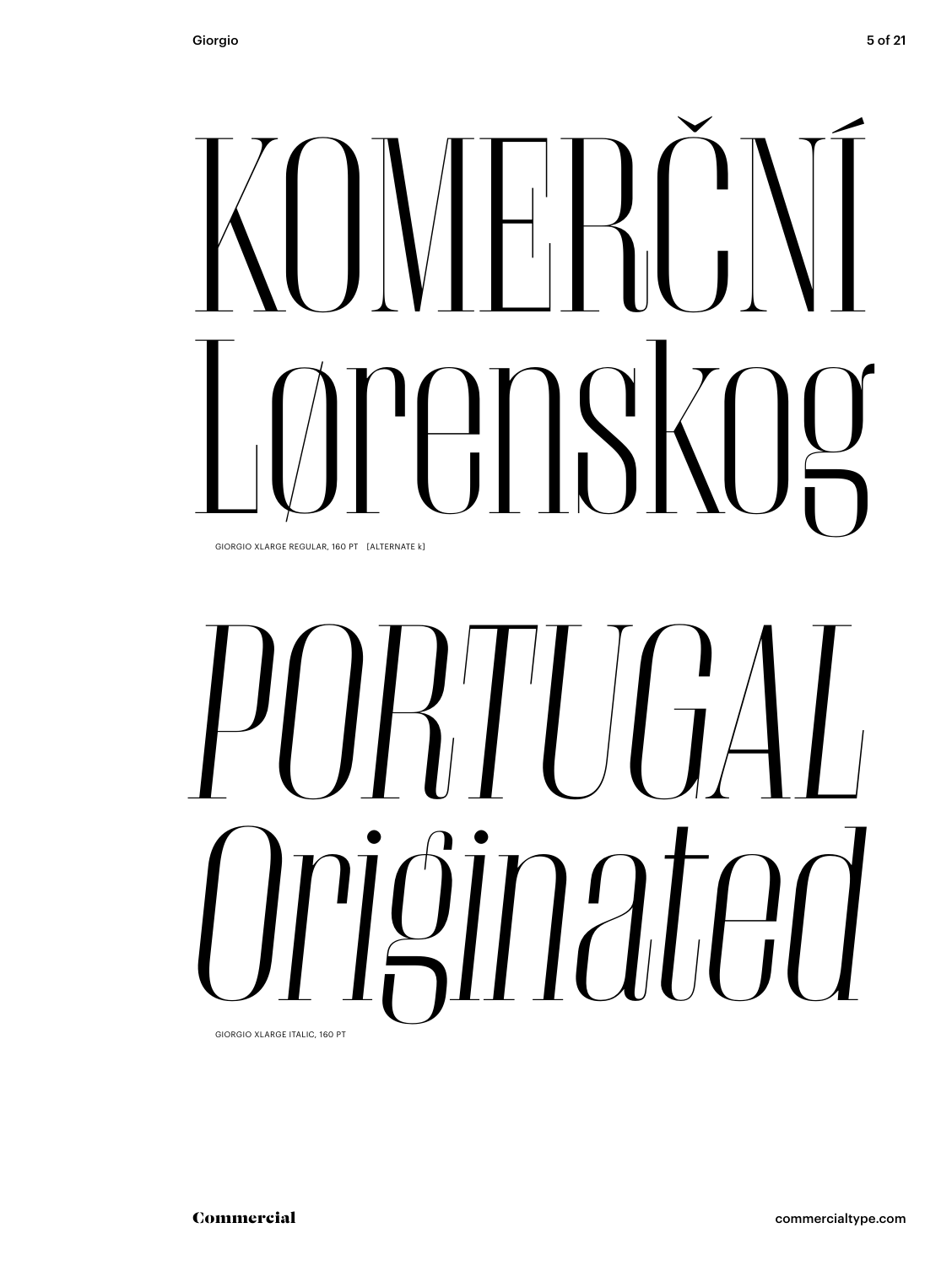# Physiopathologic<br>T7TNTTGUNDAKİ Tara Fägğraşului

GIORGIO LARGE REGULAR, 90 PT [ALTERNATE g]

### Historiographers *Historiographers BLÁSKÓGABYGGÐ Rangárvallasýsla*

GIORGIO LARGE ITALIC, 90 PT [ALTERNATE g]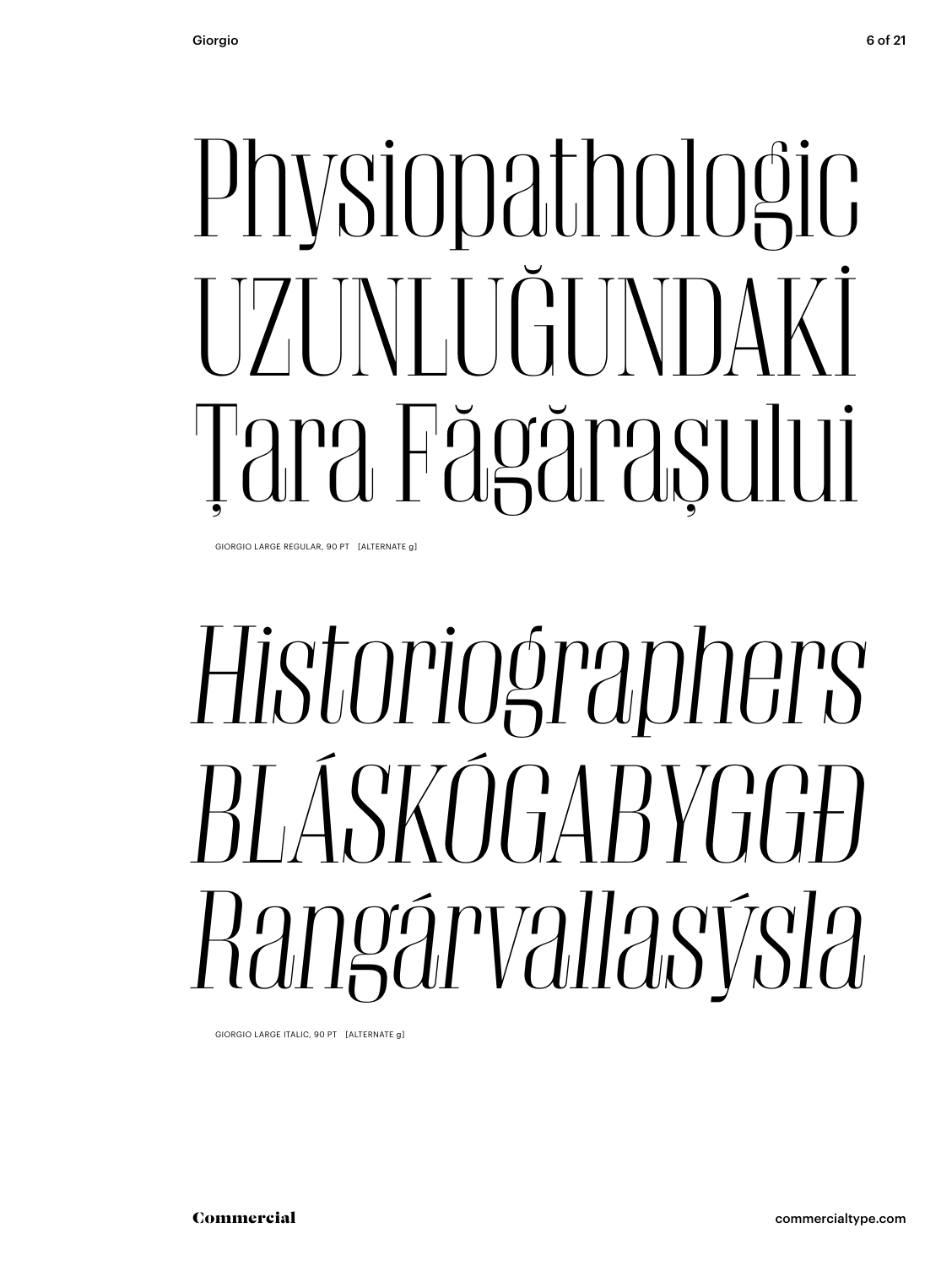## Machiavellianism GÄVLEBORGS LÄN Unconventionally

GIORGIO LARGE REGULAR, 90 PT

### Onkormányzatok *Önkormányzatok EERSTGENOEMDE Architekture Sopri (ALTERNATE G k)*<br>*Architektonische ITALIC, 90 PT (ALTERNATE G k)*

GIORGIO LARGE ITALIC, 90 PT [ALTERNATE G k]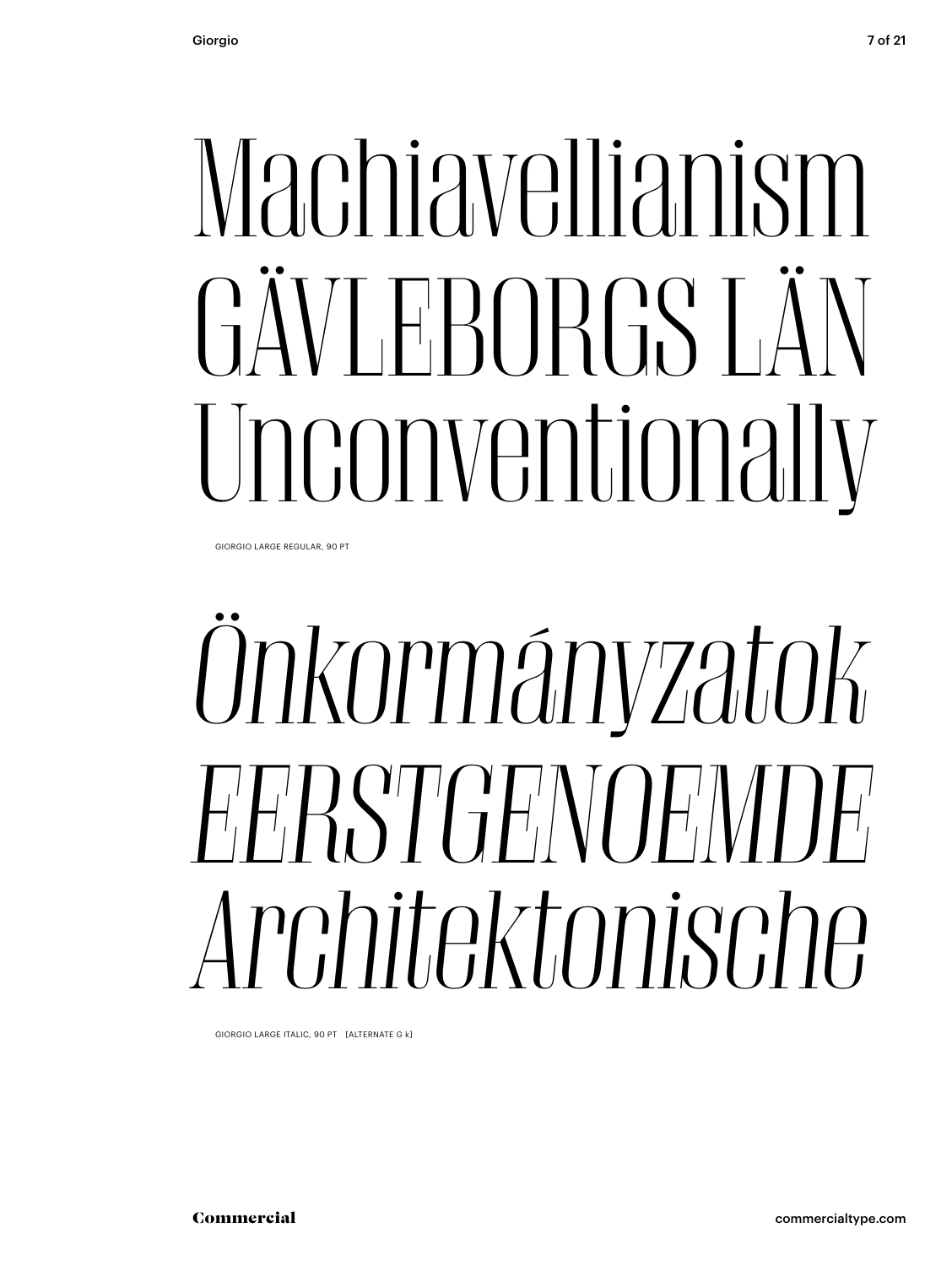#### NIKOLAY BOGOLYUBOV Quantum Field Theory PSEUDOINTELLECTUAL Metabolist Movements

GIORGIO MEDIUM REGULAR, 90 PT

#### NONPHYSIOLOGICALLY *Tálknafjarðarhreppur Tálknafjarðarhreppur COLONIAL REVIVALISM Nordur-Pillet Computer Computer Computer Computer Computer Computer Computer Computer Computer Computer Computer Computer Computer Computer Computer Computer Computer Computer Computer Computer Computer Computer Computer*

GIORGIO MEDIUM ITALIC, 90 PT [ALTERNATE h m n g]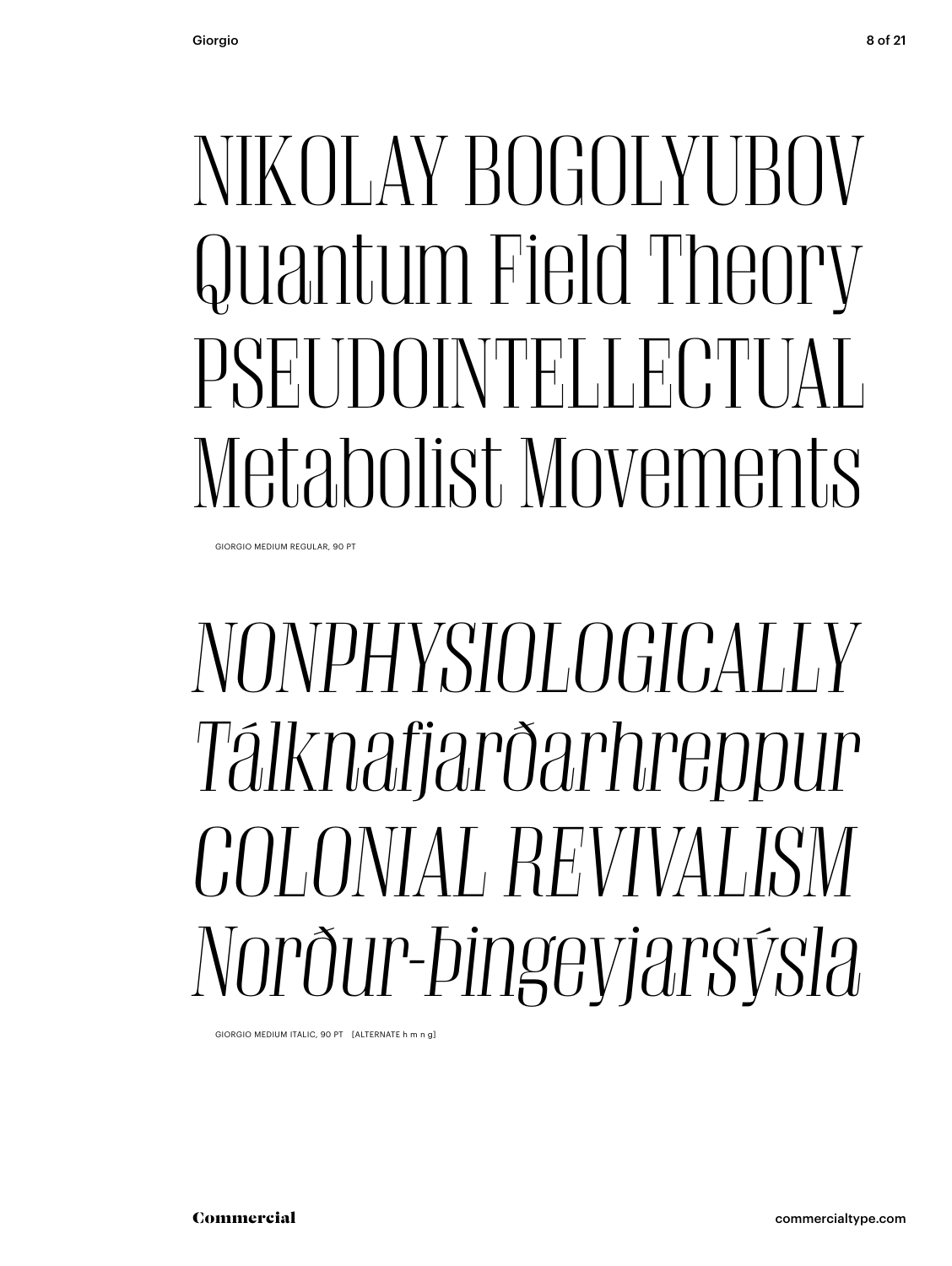CARACTÉRISTIQUES DES SITCOMS Anti-heroic and pro-consumerist Ronald George Wreyford Norrish THE MUSEUMS AND ART GALLERY Potrivit unei statistici anterioare Snæfellsnes-og Hnappadalssýsla

GIORGIO SMALL REGULAR, 40 PT

*NEWFOUNDLAND AND LABRADOR Van Oudheid naar Middeleeuwen A Harmadik Magyar Köztársaság SKEIÐA- OG GNÚPVERJAHREPPUR Burgerlijk-verzuilde samenleving Koripalloa on Helsingissä pelattu*

GIORGIO SMALL ITALIC, 40 PT [ALTERNATE g k]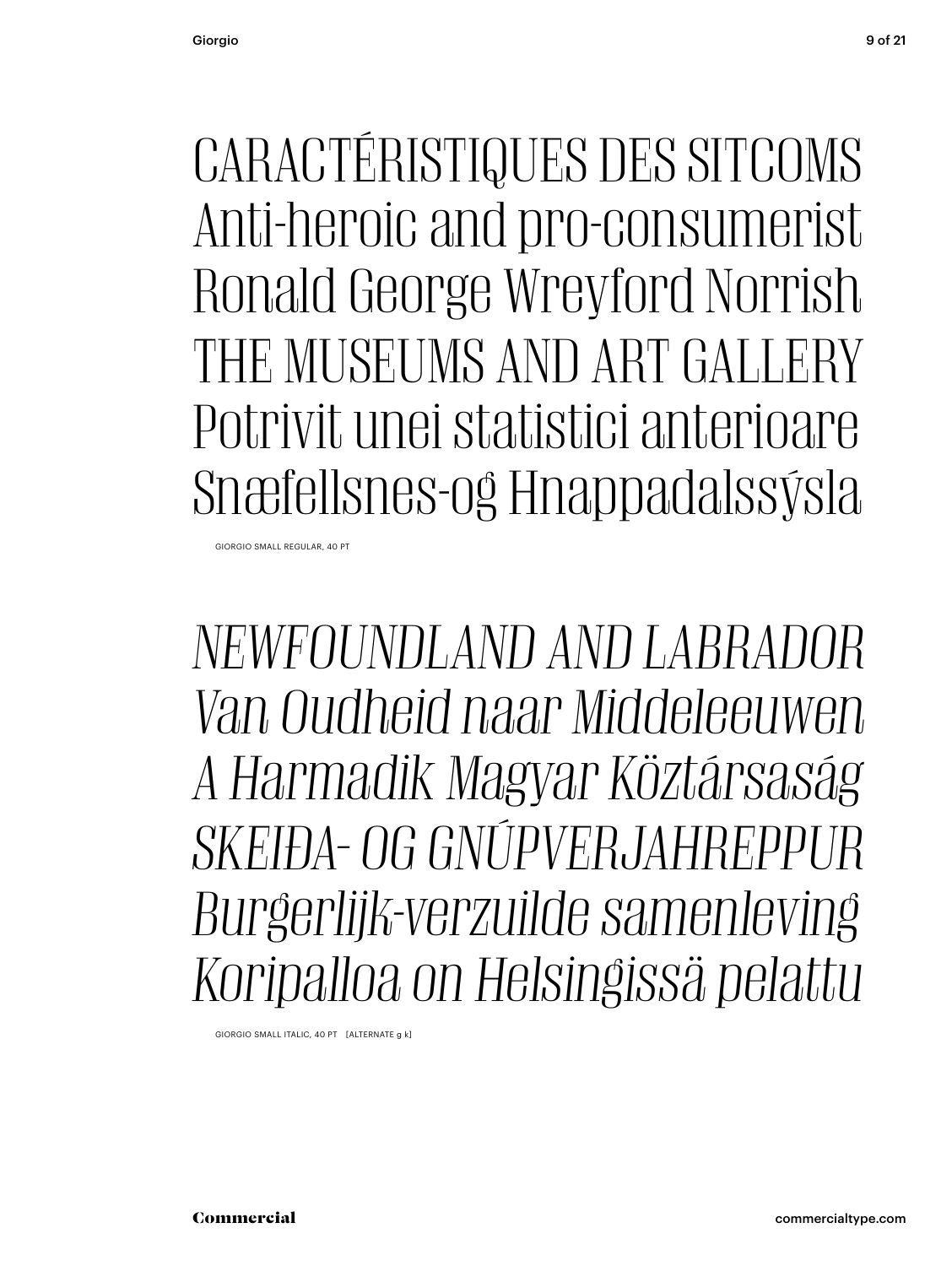### **Giorgio Sans**

Rather than drawing from the high-fashion Art Deco influences seen in the serif, Giorgio Sans was inspired by more everyday sources such as French enamel signs and generic straightsided American sign lettering from the early 20th century.

#### **PUBLISHED** 2009

**DESIGNED BY** CHRISTIAN SCHWARTZ

**12 STYLES** 6 WEIGHTS W/ ITALICS

**FEATURES** TABULAR LINING FIGURES TITLING CAPITALS PREBUILT FRACTIONS

The extreme x-height helps to differentiate Giorgio Sans from other straight-sided sans serifs; this and the straight-sided bowls connect the sans back to its serif companion. In addition to the structural and proportional similarities, some of the distinctive details from Giorgio were brought into Giorgio Sans in order to allow the two faces to be mixed in interesting ways. One example is the alternate italic lowercase with more traditional cursive tails, echoing the more extreme tails in the serif. An early version of the face had a set of perfectly circular alternate round caps, which created really interesting rhythms and textures in lines of copy. Although these weren't used in any of the T layouts, they made their way into the eventual release.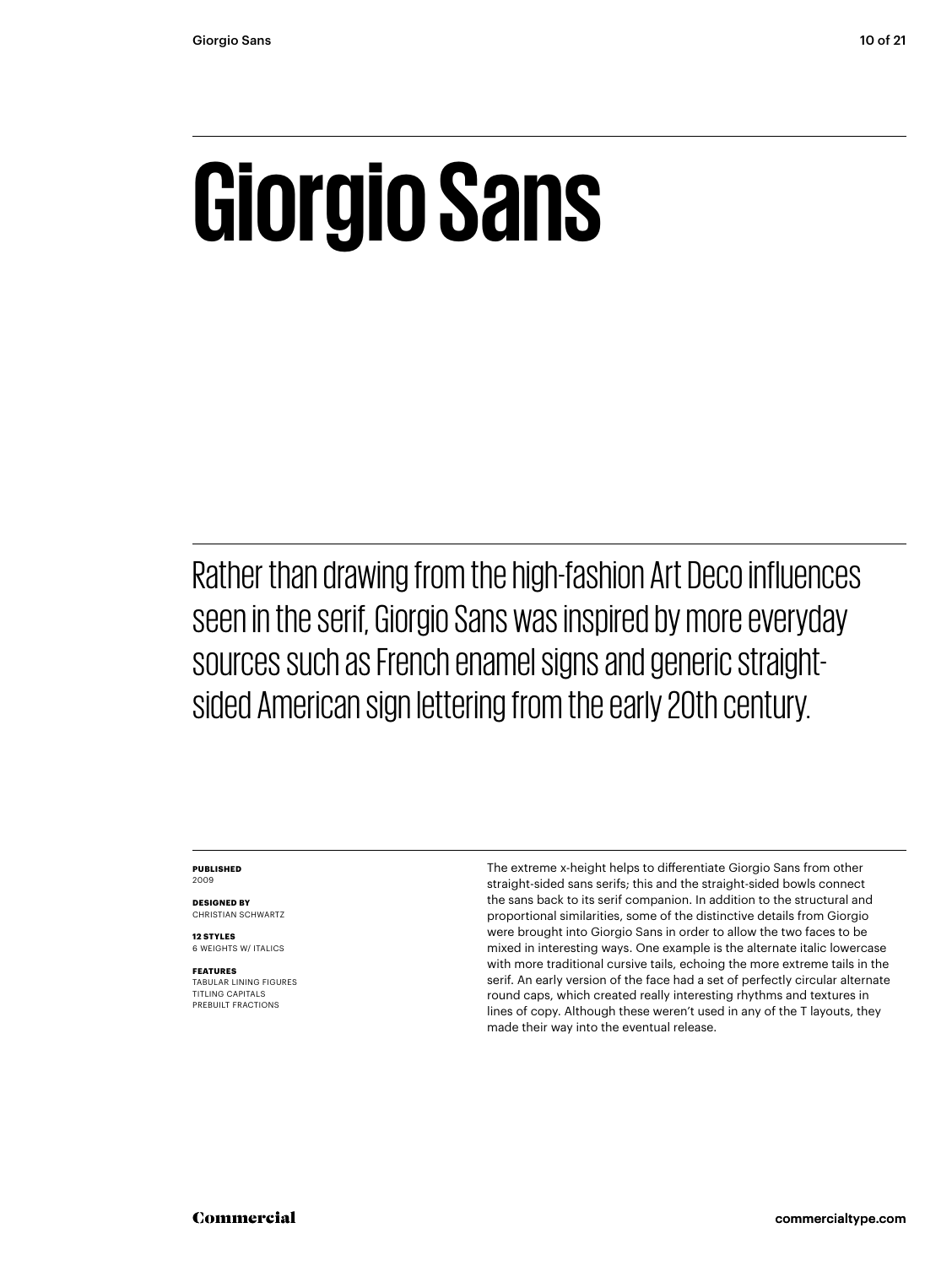Giorgio Sans Thin *Giorgio Sans Thin Italic* Giorgio Sans Extralight<br>Giorgio Sans Extralight Italic *Giorgio Sans Extralight Italic* Giorgio Sans Light *Giorgio Sans Light Italic* Giorgio Sans Regular *Giorgio Sans Regular Italic* Giorgio Sans Medium *Giorgio Sans Medium Italic* **Giorgio Sans Bold** *Giorgio Sans Bold Italic*

EXIT CDGOQX EXIT CI

GIORGIO SANS TITLING ALTERNATES, 16 PT

Like Giorgio, Giorgio Sans was designed in part to echo prevailing trends in fashion. The sans was drawn at a time when many fashion designers were sending strange experiments with proportion and silhouette down the runway, which inspired this set of circular titling caps that dramatically change the texture of words, breaking the strict series of verticals with a dramatic interplay between wide and narrow and between flat and round. The wide X is an homage to the quirky "EXIT" signs common in the New York City Subway before the signage program by Massimo Vignelli was implemented in the 1960s.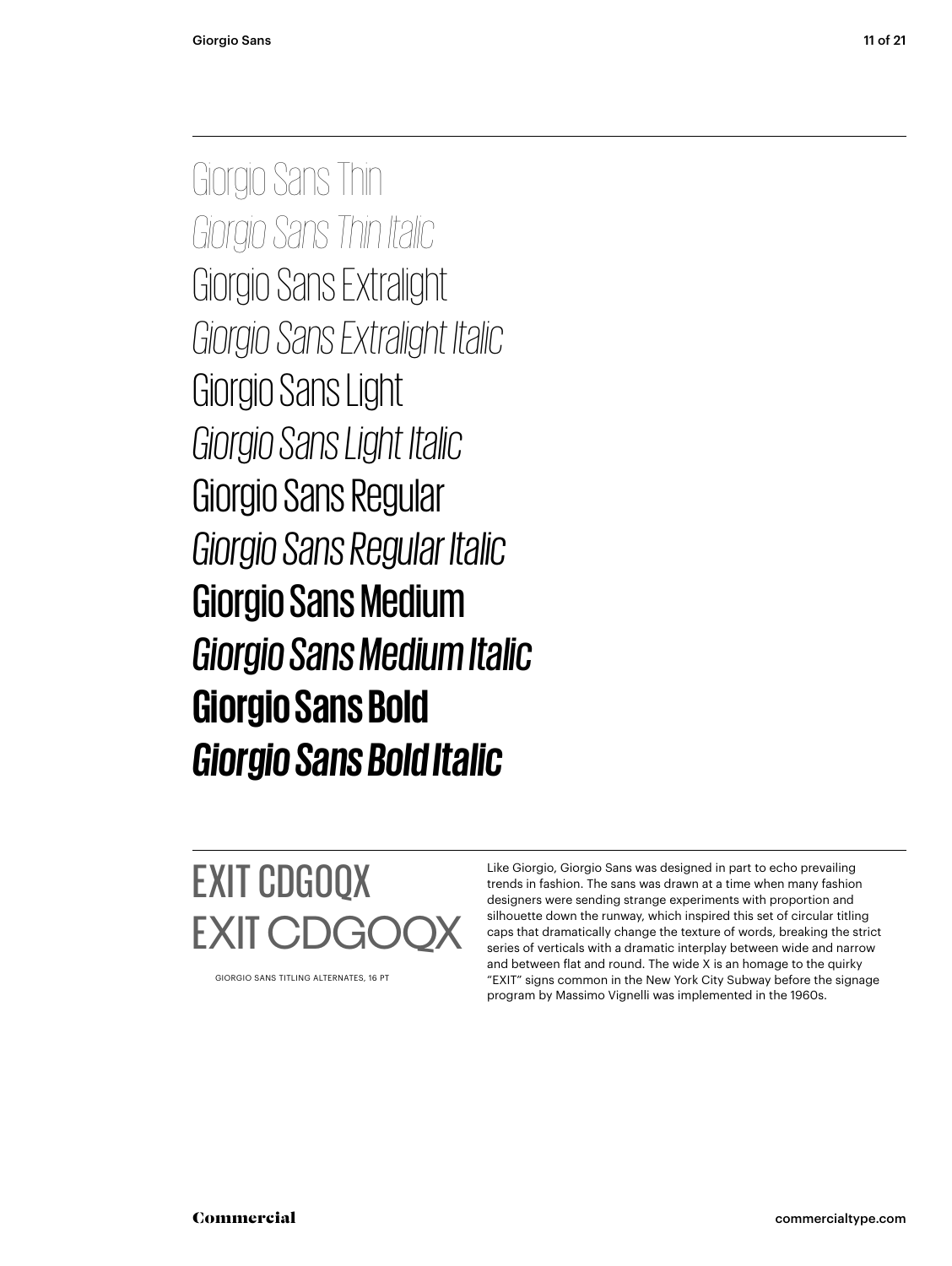

GIORGIO SANS THIN, THIN ITALIC, 90 PT [TITLING ALTERNATE Ø]

# Stereographically<br>MNIATI IRI7ATIONS 1CSNOKS20 *PARANCH CONSIDERITY EXTRALIGHT ITALIC, 90 PT<br> PARAMCIA*

GIORGIO SANS EXTRALIGHT, EXTRALIGHT ITALIC, 90 PT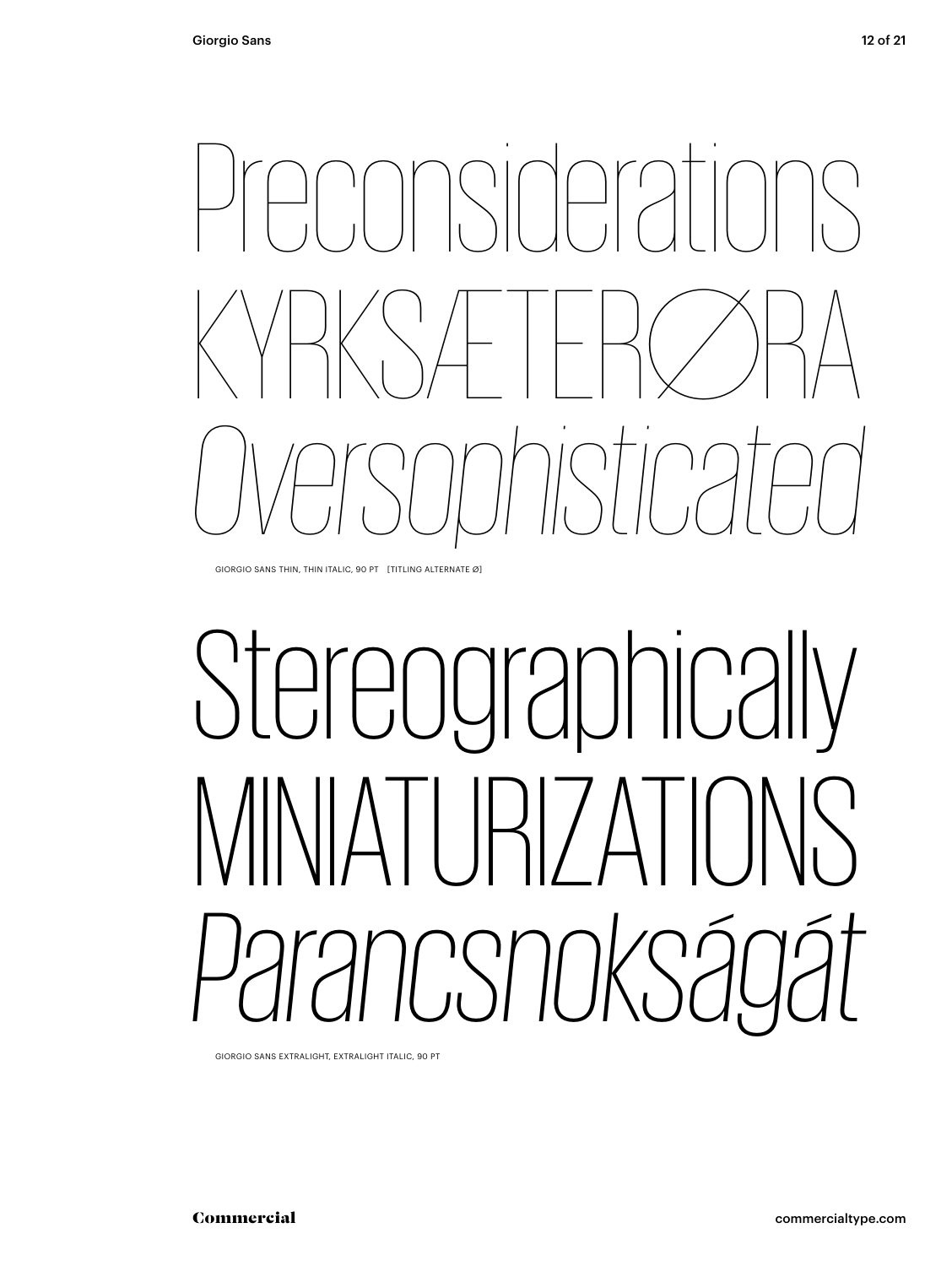#### Parallélogramme RI ÁSKÓGABYGGÐ *Rangárvallasýsla* GIORGIO LARGE REGULAR, 90 PT

John Baskerville PRIPOVIJEDANJA *Incompatibilities*

GIORGIO LARGE ITALIC, 90 PT [ALTERNATE g]

13 of 21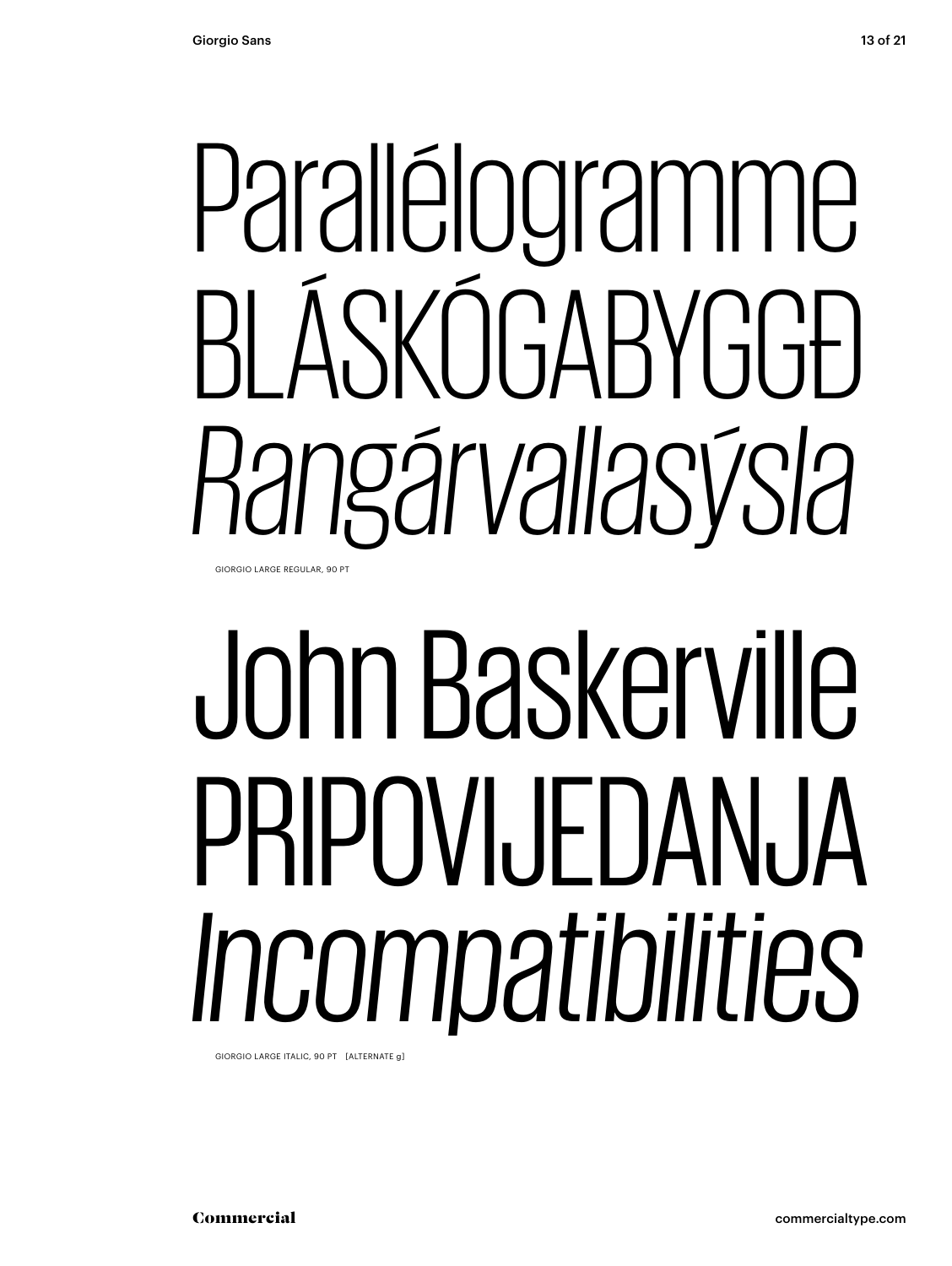## Herausgebildet KNIGHTSBRIDGE *Beaubassin-Est*

GIORGIO LARGE REGULAR, 90 PT

## **Contemporary SØRUMSAND!** *Gießmaschine*

GIORGIO LARGE ITALIC, 90 PT [TITLING CAPITALS, ALTERNATE ITALIC a h i m n ß]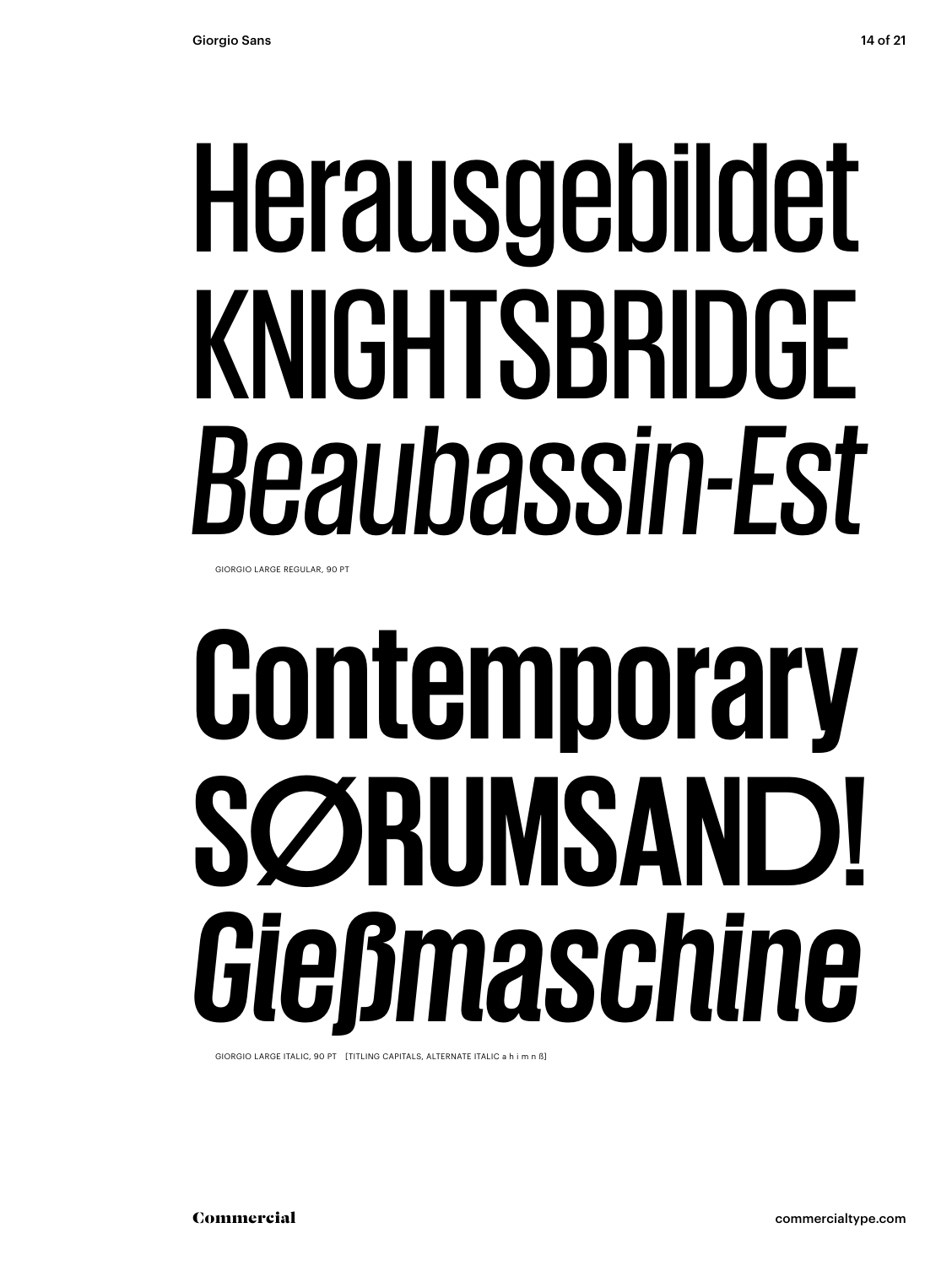

*UNCOMPARTMENTALIZES Anthropologists in denial* GIORGIO SANS THIN ITALIC, 75 PT

### I IKAI INDI I ATASBÓL<br>Ietskörperschaften KAI IN

GIORGIO SANS EXTRALIGHT, 75 PT

#### *PE NOninterventionists GIORGIO SANS EXTRALIGHT ITALIC, 75 PT*<br> **COMMERCIAL**<br> **COMMERCIAL** INENI OF P

GIORGIO SANS EXTRALIGHT ITALIC, 75 PT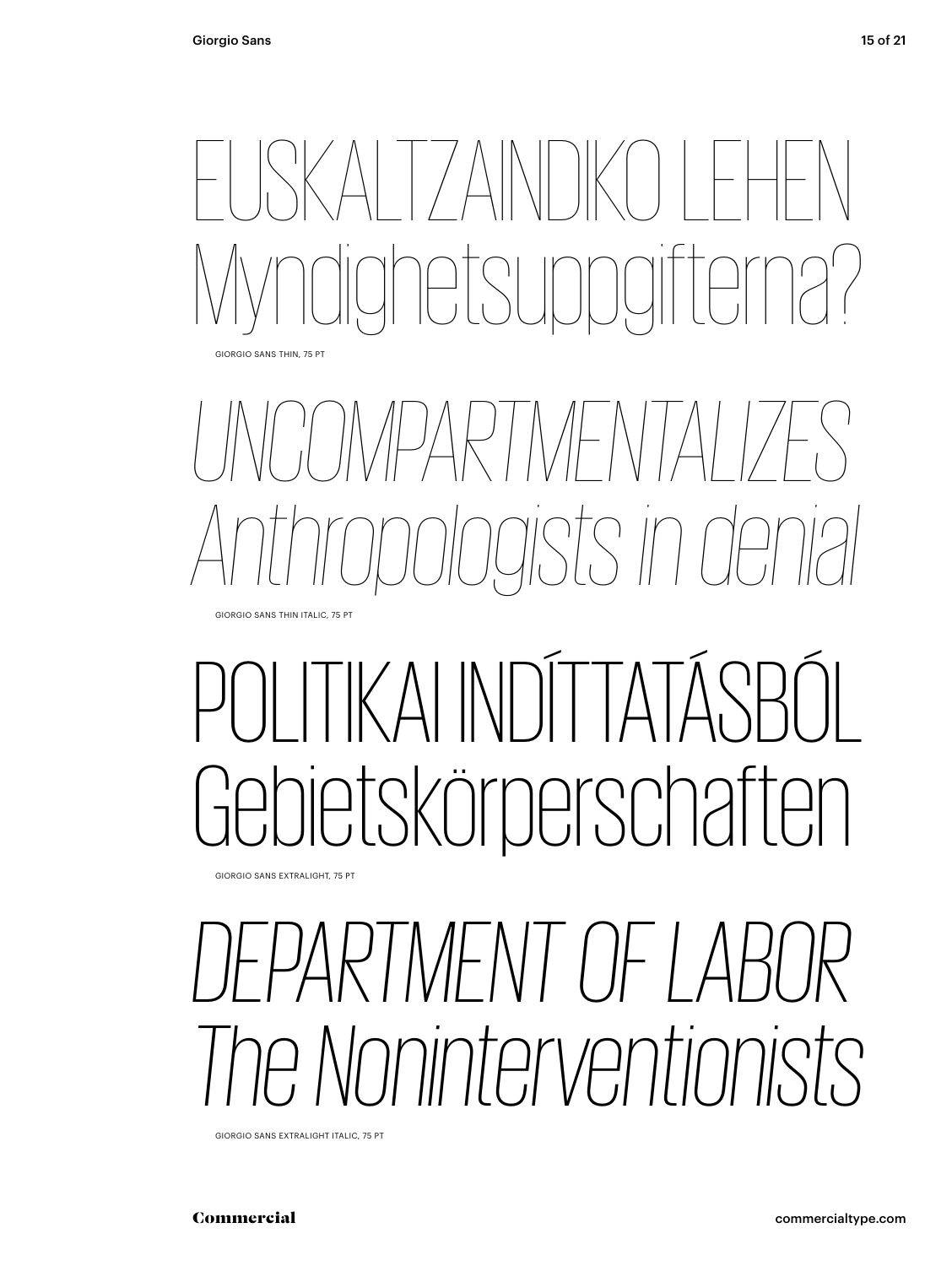### MITTELHOCHDEUTSCHE Bibliothéque Nationale!

GIORGIO SANS LIGHT, 75 PT

### *VORGÄNGERSPRACHEN Borsod-Abaúj-Zemplén*

GIORGIO SANS LIGHT ITALIC, 75 PT [ALTERNATE R G a d l m n u]

#### GIORGIO SANS REGULAR, 75 PT CACOPHONIOUS Zvláště vypravováním

#### *UNCONSTITUTIONALITY Internal Infrastructure*

GIORGIO SANS REGULAR ITALIC, 75 PT [ALTERNATE a f l n u]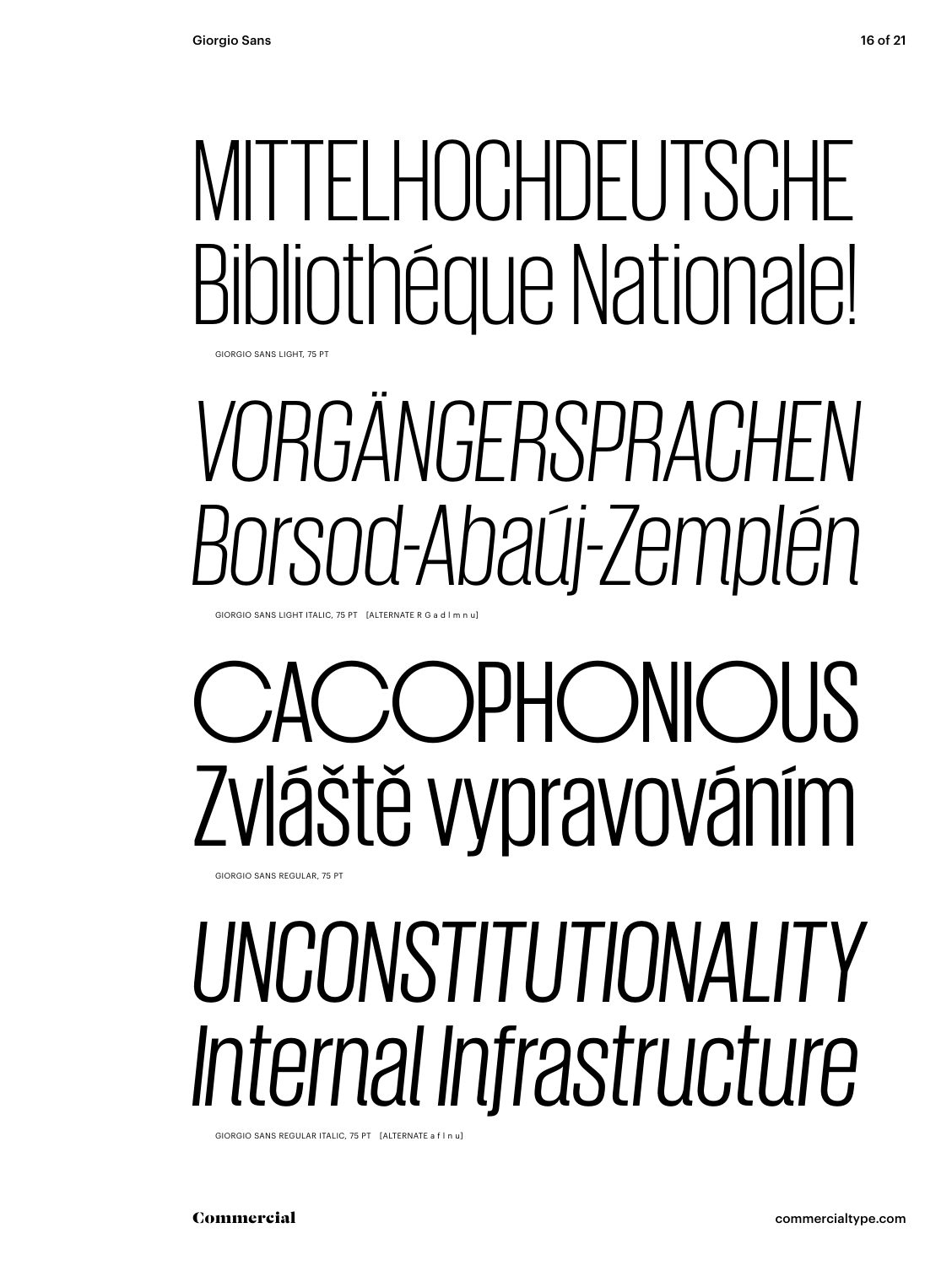#### TRENTINO-ALTO ADIGE Administrative areas

GIORGIO SANS MEDIUM, 75 PT [ALTERNATE G & R]

### *NORD-PAS-DE-CALAIS In the late fall of 1958*

GIORGIO SANS MEDIUM ITALIC, 75 PT

### **SIXTY QUESTIONS Chatrného príbytku**

GIORGIO SANS BOLD, 75 PT

#### *BYZANTINE EMPEROR Municipal Engineers*

GIORGIO SANS BOLD ITALIC, 75 PT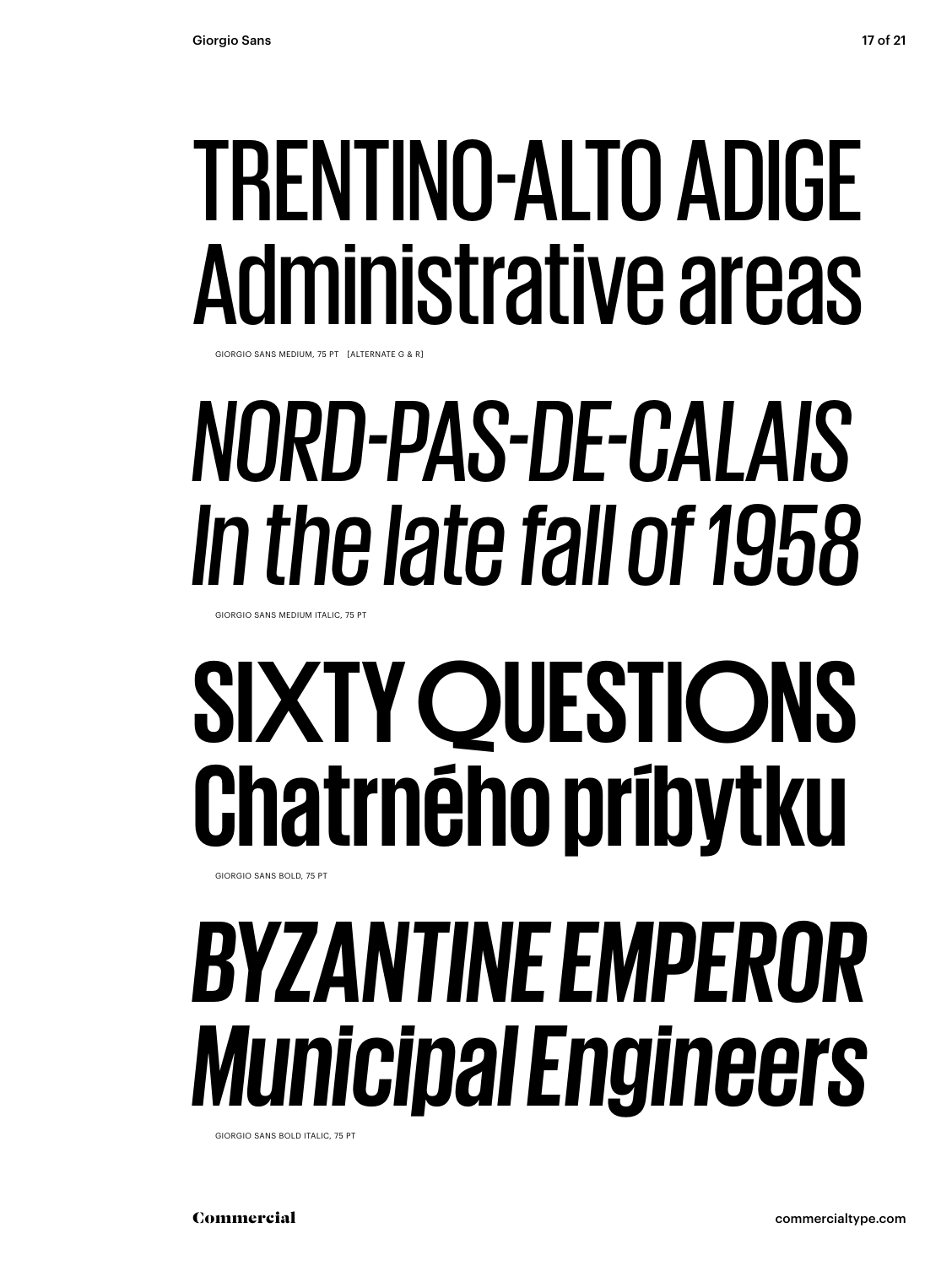There are 16,470 households in the area ŐLÉLES SZÉL CSA e spectacle's estrangement GIORGIO SANS THIN, 45 PT

*About 5.4 million people reside in Finland* WIE KIEDY ZZA KTÓREGO WĘGŁA WYJ *His work represents a transitional period*

The Zwanenburgwal is a famous canal Jeffersonian architecture, 1790s-1830s

GIORGIO SANS EXTRALIGHT, 45 PT

GIORGIO SANS THIN ITALIC, 45 PT

*En este pueblo no hay ladrones (1965) Zachodniosa más nyelvekre A MAGYAR MAGYAR NYELVEKREE A MAGYAR NYELVEKREE A MAGYAR NYELVEKREE A MAGYAR NYELVEKREE A MAGYAR NYELVEKREE A MAGYAR NYELVEKREE A MAGYAR NYELVEKREE A MAGYAR NYELVEKREE A MAGYAR NYELVEKREE A MAGYAR NYELVEKREE A MAGYAR NYEL* En este pueblo no hay ladrones (1965)

GIORGIO SANS EXTRALIGHT ITALIC, 45 PT [ALTERNATE a h k l m n]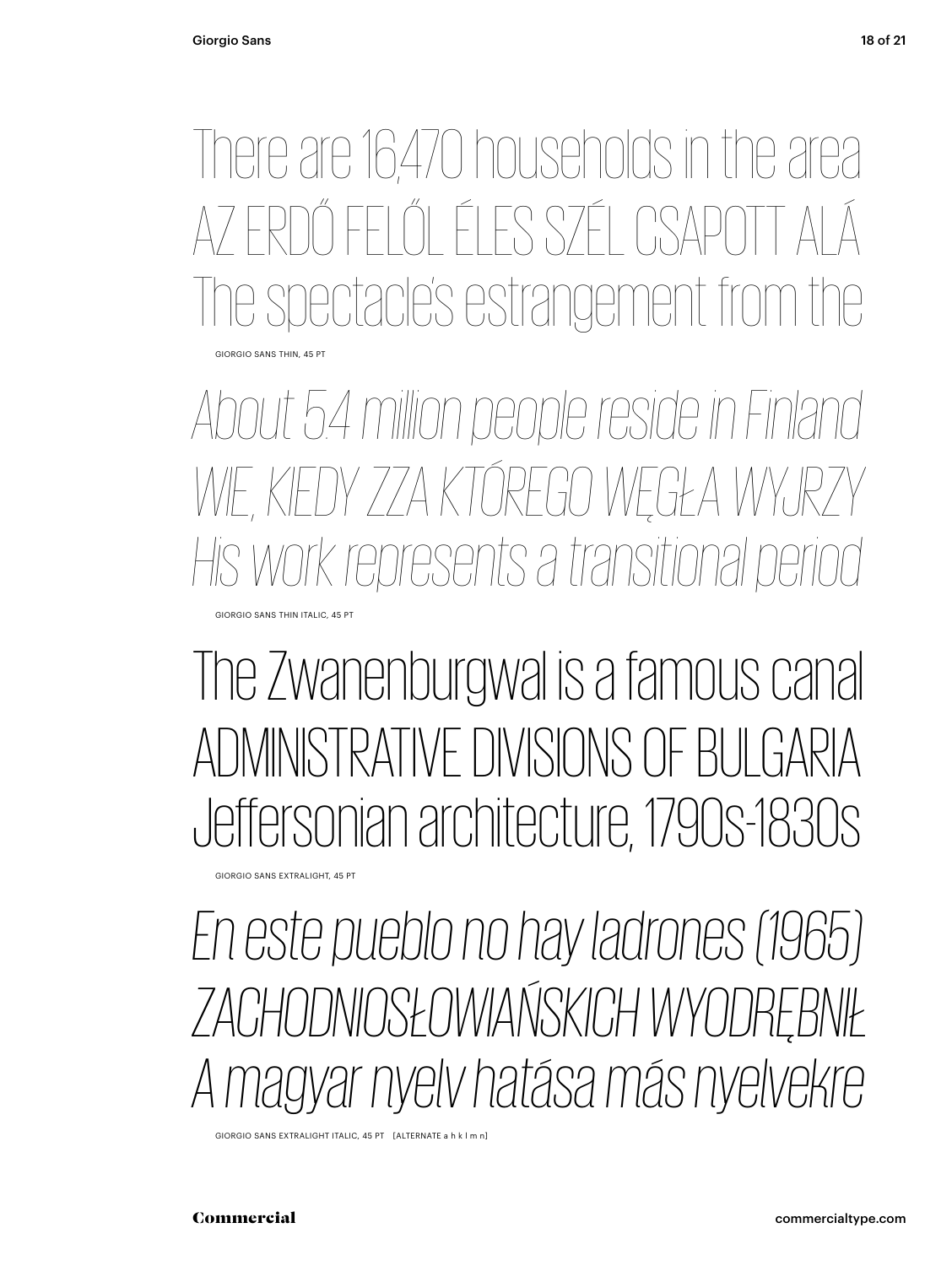**GIORGIO SANS LIGHT, 45 PT** 

The general separation of worker and NIJMEGEN, RIJSWIJK, ACHTKARSPELEN Ste-Marie-St-Raphael, New Brunswick

*Parc de la Tête d'Or, Cité Internationale EXTRACTING OF SOLUBLE SUBSTANCES Standardized method for brewing tea* GIORGIO SANS LIGHT ITALIC, 45 PT

Due to the very success of this work ZMIANY UKSZTAŁTOWANIA DIALEKTÓW È una frase soltanto, che tuttavia per

*Maintains consistent test procedure POSTMODERNIST ARCHITECTURE Though separated from productions*

GIORGIO SANS REGULAR ITALIC, 45 PT

GIORGIO SANS REGULAR, 45 PT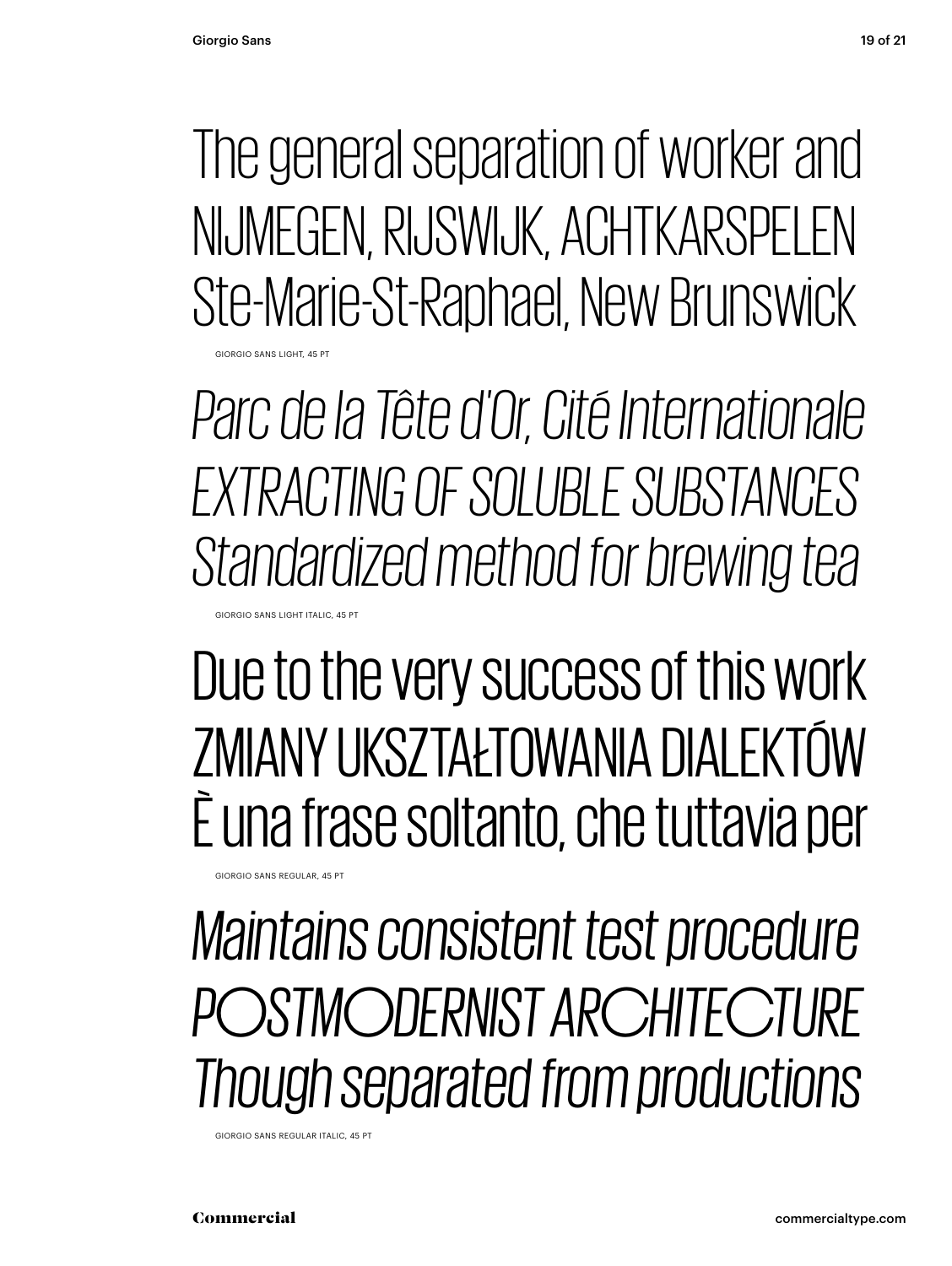#### Regions are led by directly elected INTERNATIONAL ORGANIZATIONS A magyar nyelvjárási különbségek

**GANS MEDIUM** 

*En Buenos Aires existen alrededor YHTEISKUNNALLINEN LEVOTTOMUUS Perpendicular Period architecture*

GIORGIO SANS MEDIUM ITALIC, 45 PT

#### **Tra i numerosi tratti che l'italiano WYSOCZYZNA BIAŁOSTOCKA Categories such as public health**

GIORGIO SANS BOLD, 45 PT

#### *Study of Linguistic Anthropology RESTAURANT EQUIPMENT DISTRICT Poitou-Charentes, Midi-Pyrénées*

GIORGIO SANS BOLD ITALIC, 45 PT